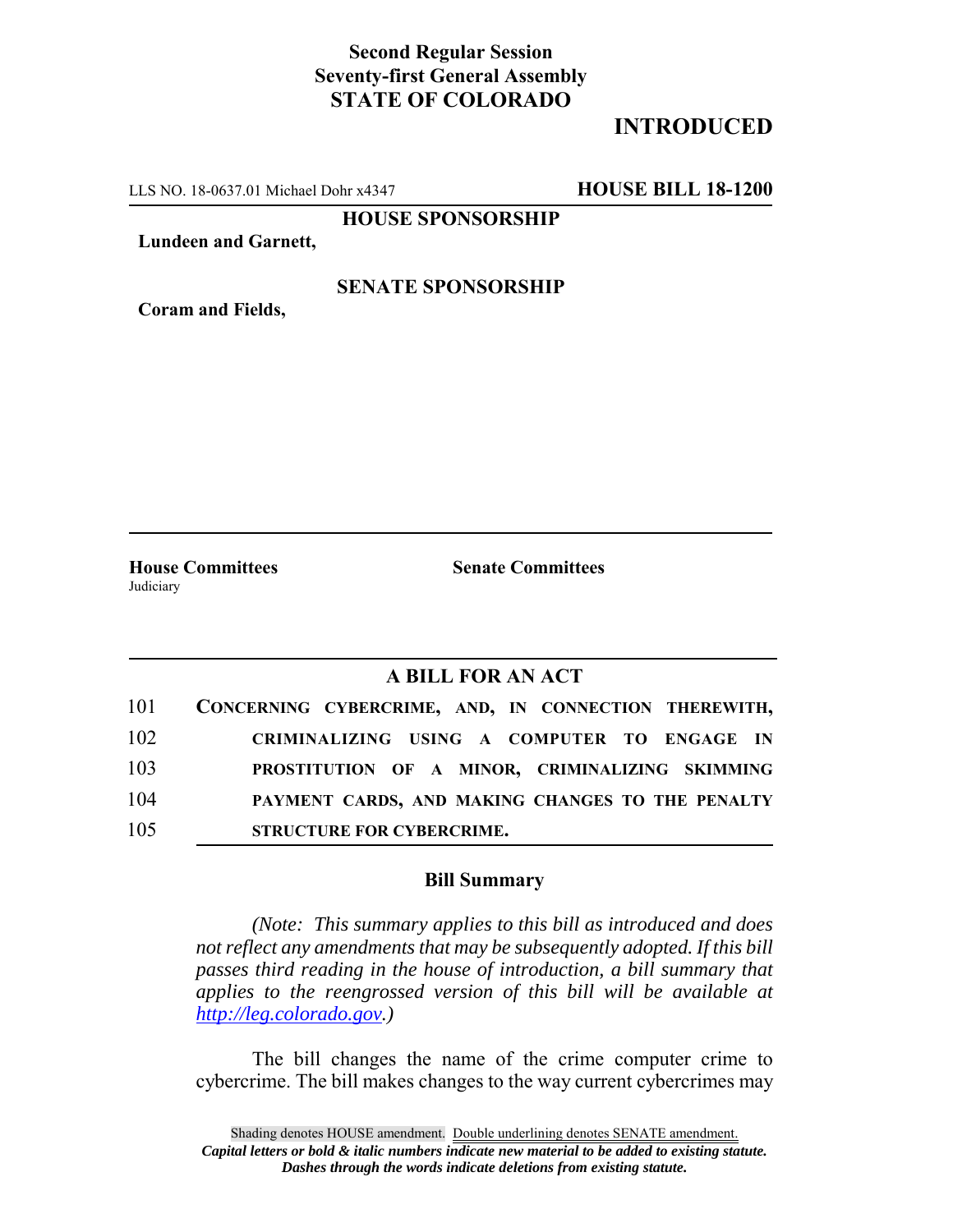be committed. The bill makes soliciting, arranging, or offering to arrange a situation in which a minor may engage in prostitution, by means of using a computer, computer network, computer system, or any part thereof, a cybercrime. The bill makes stealing the information from a credit card magnetic strip or placing different information on a credit card magnetic strip without permission and with the intent to defraud a cybercrime. The bill makes changes to the penalty structure for cybercrime.

The bill makes conforming amendments.

 *Be it enacted by the General Assembly of the State of Colorado:* **SECTION 1.** In Colorado Revised Statutes, 18-5.5-101, **amend** the introductory portion; and **add** (6.5), (7.5), and (8.5) as follows: **18-5.5-101. Definitions.** As used in this article ARTICLE 5.5, unless the context otherwise requires: (6.5) "ENCODING MACHINE" MEANS AN ELECTRONIC DEVICE THAT IS USED TO ENCODE INFORMATION ONTO A PAYMENT CARD. (7.5) "PAYMENT CARD" MEANS A CREDIT CARD, CHARGE CARD, DEBIT CARD, OR ANY OTHER CARD THAT IS ISSUED TO AN AUTHORIZED CARD USER AND THAT ALLOWS THE USER TO OBTAIN, PURCHASE, OR RECEIVE GOODS, SERVICES, MONEY, OR ANYTHING ELSE OF VALUE FROM A MERCHANT. (8.5) "SCANNING DEVICE" MEANS A SCANNER, READER, WIRELESS ACCESS DEVICE, RADIO-FREQUENCY IDENTIFICATION SCANNER, NEAR-FIELD COMMUNICATIONS TECHNOLOGY, OR ANY OTHER ELECTRONIC DEVICE THAT IS USED TO ACCESS, READ, SCAN, OBTAIN, MEMORIZE, OR STORE, TEMPORARILY OR PERMANENTLY, INFORMATION FROM A PAYMENT CARD. **SECTION 2.** In Colorado Revised Statutes, **amend** 18-5.5-102 as follows: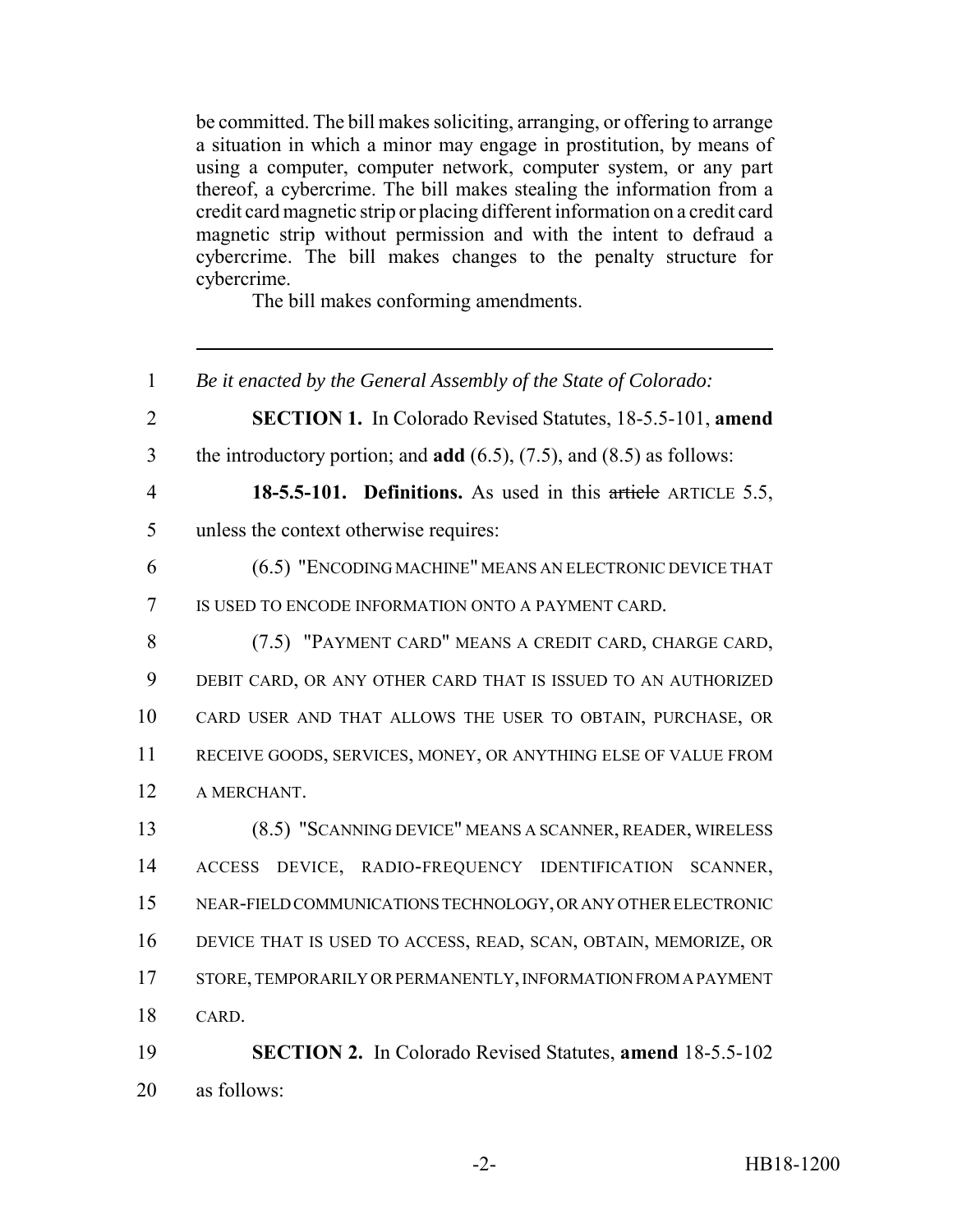**18-5.5-102. Cybercrime.** (1) A person commits computer crime CYBERCRIME if the person knowingly:

 (a) WITHOUT AUTHORIZATION OR IN EXCESS OF AUTHORIZATION accesses  $\alpha$  ANY computer, computer network, or computer system, or any part thereof; without authorization; exceeds authorized access to a computer, computer network, or computer system or any part thereof; or uses a computer, computer network, or computer system or any part thereof without authorization or in excess of authorized access; or

 (b) Accesses any computer, computer network, or computer 10 system, or any part thereof for the purpose of devising or executing any 11 scheme or artifice to defraud; or

 (c) WITHOUT AUTHORIZATION OR IN EXCESS OF AUTHORIZATION accesses any computer, computer network, or computer system, or any 14 part thereof, to obtain by means of false or fraudulent pretenses, representations, or promises, money; property; services; passwords or similar information through which a computer, computer network, or 17 computer system or any part thereof may be accessed; or other thing of 18 value PERSONAL IDENTIFYING INFORMATION AS DEFINED IN SECTION 18-5-901 (13), FINANCIAL IDENTIFYING INFORMATION AS DEFINED IN 20 SECTION 18-5-901 (7), OR ANY OTHER THING OF VALUE; or

21 (d) WITHOUT AUTHORIZATION OR IN EXCESS OF AUTHORIZATION accesses any computer, computer network, or computer system, or any 23 part thereof, to WITH THE INTENT TO COMMIT THEFT OR DOES commit theft 24 AS DESCRIBED IN SECTION 18-4-401; or

 (e) Without authorization or in excess of authorized access AUTHORIZATION alters, damages, interrupts, or causes the interruption or 27 impairment of the proper functioning of, or causes any damage to, any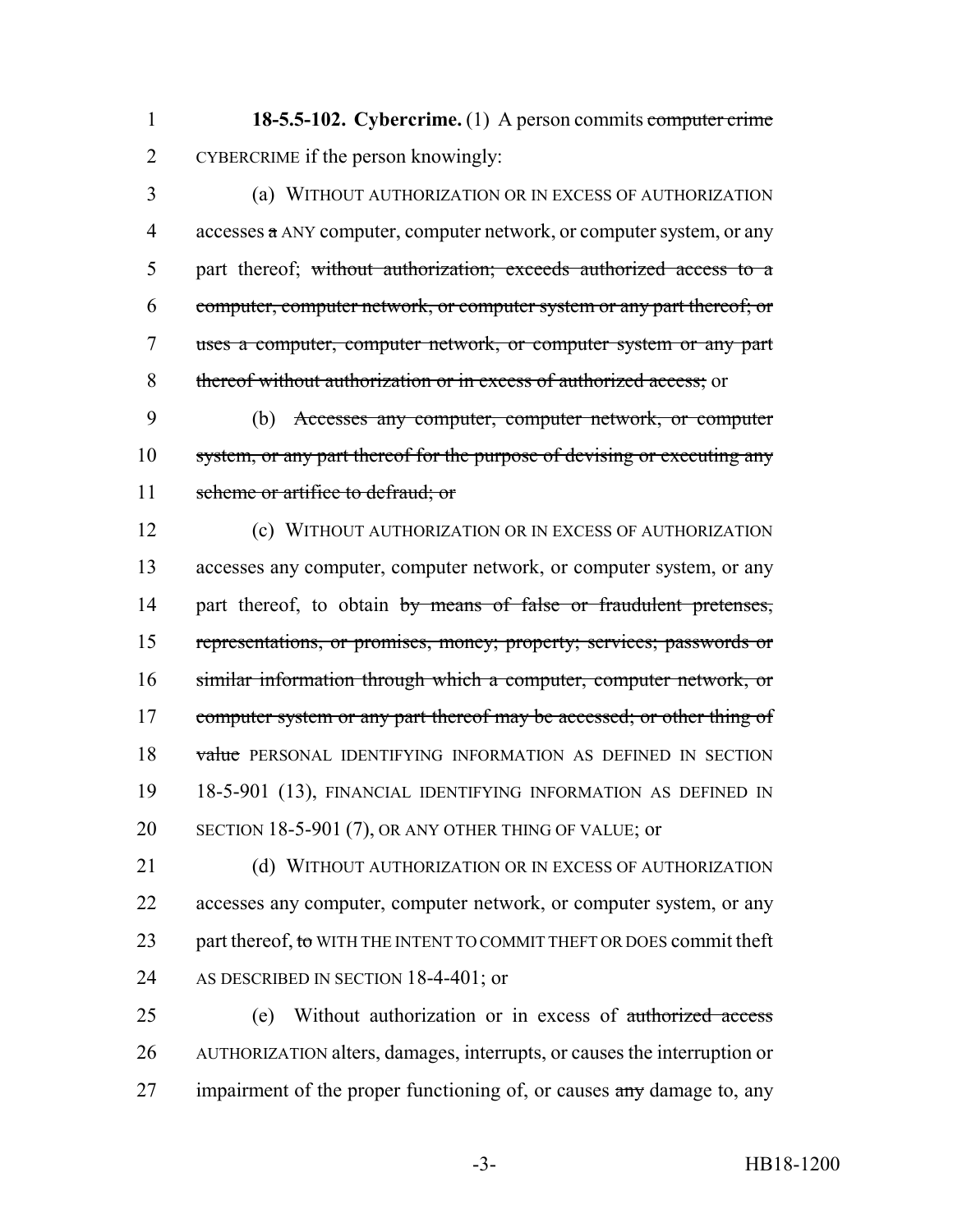computer, computer network, computer system, computer software, program, application, documentation, or data contained in such computer, 3 computer network, or computer system or any part thereof; or

 (f) Causes the transmission of a computer program, software, 5 information, code, data, or A command by means of a computer, computer 6 network, or computer system or any part thereof ANY DEVICE, PROCESS, SYSTEM, OR METHOD with the intent to cause damage to or to cause the interruption or impairment of the proper functioning of or that actually causes damage to or the interruption or impairment of the proper functioning of any computer, computer network, computer system, or part thereof; or

 (g) Uses or causes to be used a software application that runs automated tasks over the internet to access a computer, computer network, or computer system, or any part thereof, that circumvents or disables any electronic queues, waiting periods, or other technological measure intended by the seller to limit the number of event tickets that may be purchased by any single person in an online event ticket sale as 18 defined in section 6-1-720;  $C.R.S$ ; OR

 (h) SOLICITS, ARRANGES, OR OFFERS TO ARRANGE A SITUATION IN WHICH A MINOR MAY ENGAGE IN PROSTITUTION, BY MEANS OF USING A COMPUTER, COMPUTER NETWORK, COMPUTER SYSTEM, OR ANY PART THEREOF; OR

 (i) DIRECTLY OR INDIRECTLY USES A SCANNING DEVICE TO ACCESS, READ, OBTAIN, MEMORIZE, OR STORE, TEMPORARILY OR PERMANENTLY, INFORMATION ENCODED ON THE MAGNETIC STRIP OR STRIPE OF A PAYMENT CARD WITHOUT THE PERMISSION OF THE AUTHORIZED USER OF THE PAYMENT CARD, AND WITH THE INTENT TO DEFRAUD THE AUTHORIZED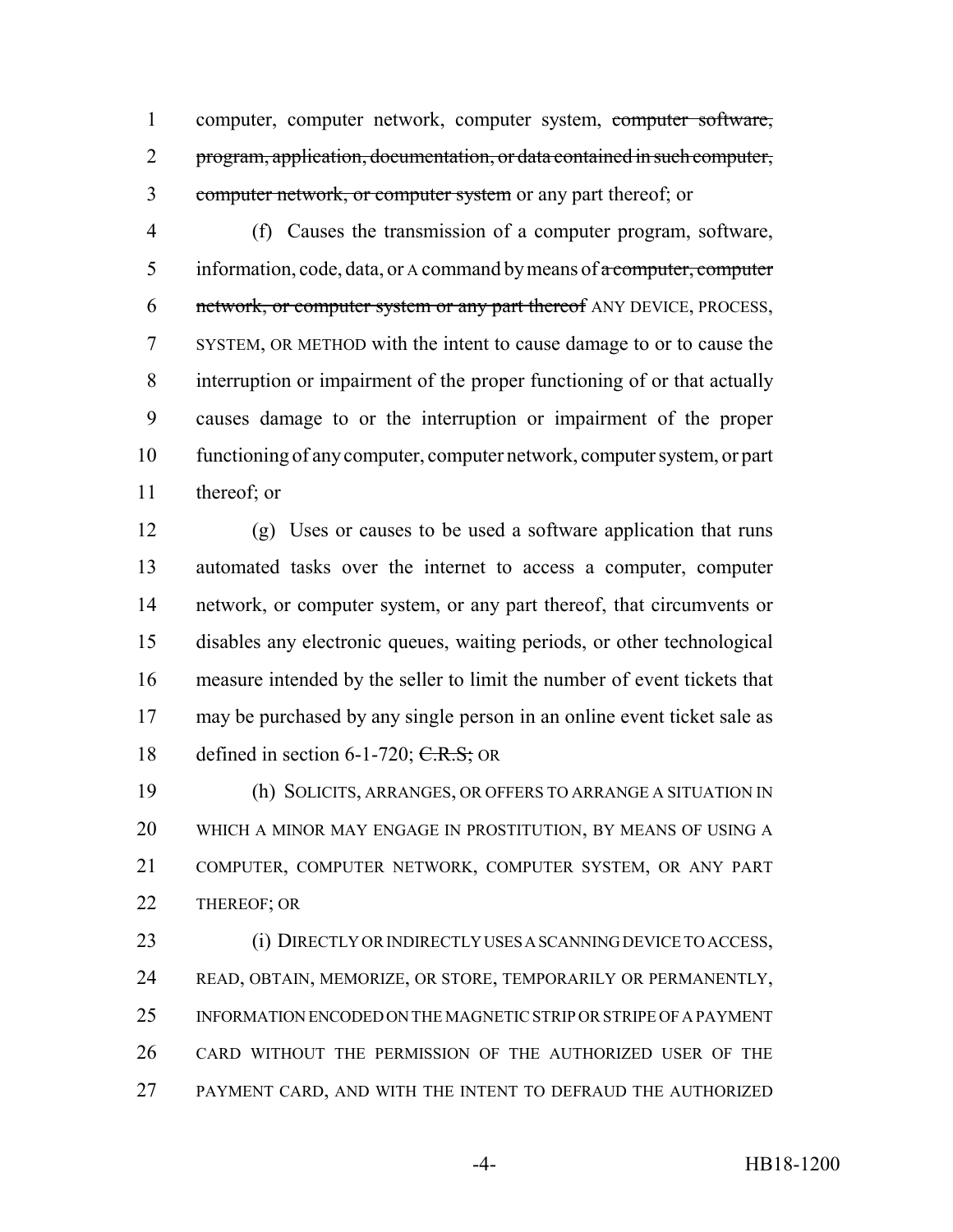USER, THE ISSUER OF THE AUTHORIZED USER'S PAYMENT CARD, OR A MERCHANT; OR

 (j) DIRECTLY OR INDIRECTLY USES AN ENCODING MACHINE TO PLACE INFORMATION ENCODED ON THE MAGNETIC STRIP OR STRIPE OF A PAYMENT CARD ONTO THE MAGNETIC STRIP OR STRIPE OF A DIFFERENT PAYMENT CARD WITHOUT THE PERMISSION OF THE AUTHORIZED USER OF THE PAYMENT CARD FROM WHICH THE INFORMATION BEING REENCODED WAS OBTAINED, AND WITH THE INTENT TO DEFRAUD THE AUTHORIZED USER, THE ISSUER OF THE AUTHORIZED USER'S PAYMENT CARD, OR A MERCHANT. (2) (Deleted by amendment, L. 2000, p. 695, § 8, effective July 1, 2000.) (3) (a) Except as provided in paragraphs (b) and (c) of this 14 subsection (3), if the loss, damage, value of services, or thing of value 15 taken, or cost of restoration or repair caused by a violation of this section is: (I) Less than fifty dollars, computer crime is a class 1 petty offense; (II) Fifty dollars or more but less than three hundred dollars, 20 computer crime is a class 3 misdemeanor; 21 (III) Three hundred dollars or more but less than seven hundred 22 fifty dollars, computer crime is a class 2 misdemeanor; 23 (IV) Seven hundred fifty dollars or more but less than two 24 thousand dollars, computer crime is a class 1 misdemeanor; (V) Two thousand dollars or more but less than five thousand dollars, computer crime is a class 6 felony; (VI) Five thousand dollars or more but less than twenty thousand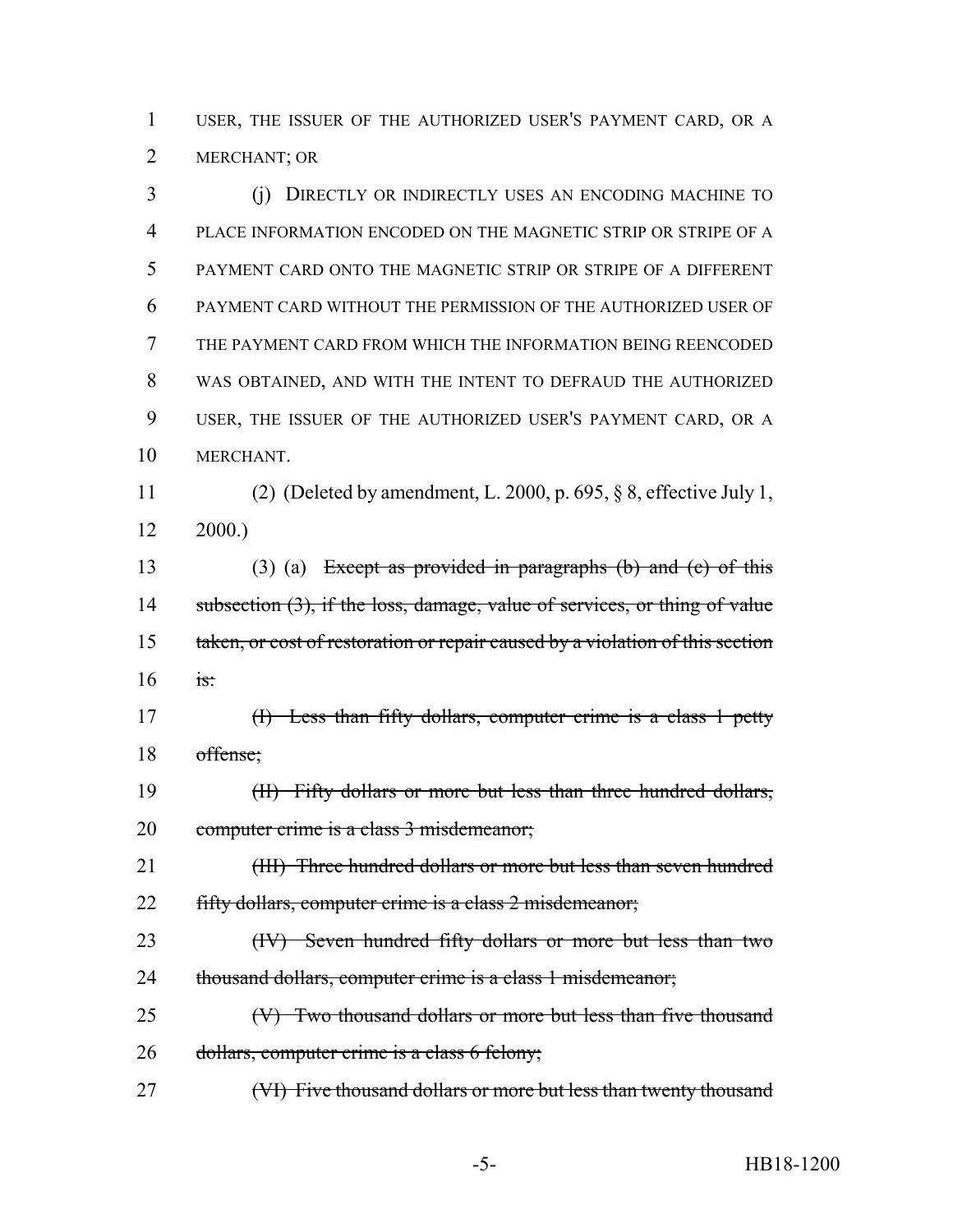- 1 dollars, computer crime is a class 5 felony;
- (VII) Twenty thousand dollars or more but less than one hundred thousand dollars, computer crime is a class 4 felony;
- (VIII) One hundred thousand dollars or more but less than one million dollars, computer crime is a class 3 felony; and
- (IX) One million dollars or more, computer crime is a class 2 felony.
- (b) Computer crime CYBERCRIME committed in violation of 9 paragraph (a) of subsection  $(1)$  SUBSECTION  $(1)(a)$  of this section is a class 2 CLASS 1 misdemeanor; except that, if the person has previously been convicted OF A FELONY under this section, a previous version of this section, or a statute of another state of similar content and purport, 13 computer crime CYBERCRIME committed in violation of paragraph (a) of 14 subsection  $(1)$  SUBSECTION  $(1)(a)$  of this section is a class 6 CLASS 5 felony.
- (b.5) (I) CYBERCRIME COMMITTED IN VIOLATION OF SUBSECTION 17 (1)(c), (1)(d), (1)(e), (1)(f), (1)(h), (1)(i), OR (1)(j) OF THIS SECTION IS A CLASS 5 FELONY.

 (II) NOTWITHSTANDING THE PROVISIONS OF SUBSECTION (3)(b.5)(I) OF THIS SECTION, IF THE LOSS, DAMAGE, OR VALUE OF SERVICES, OR THING OF VALUE TAKEN, OR COST OF RESTORATION OR 22 REPAIR CAUSED BY A VIOLATION OF THIS SECTION IS:

- 23 (A) TWENTY THOUSAND DOLLARS OR MORE BUT LESS THAN ONE 24 HUNDRED THOUSAND DOLLARS, CYBERCRIME IS A CLASS 4 FELONY;
- **(B) ONE HUNDRED THOUSAND DOLLARS OR MORE BUT LESS THAN** 26 ONE MILLION DOLLARS, CYBERCRIME IS A CLASS 3 FELONY; AND
- **(C)** ONE MILLION DOLLARS OR MORE, CYBERCRIME IS A CLASS 2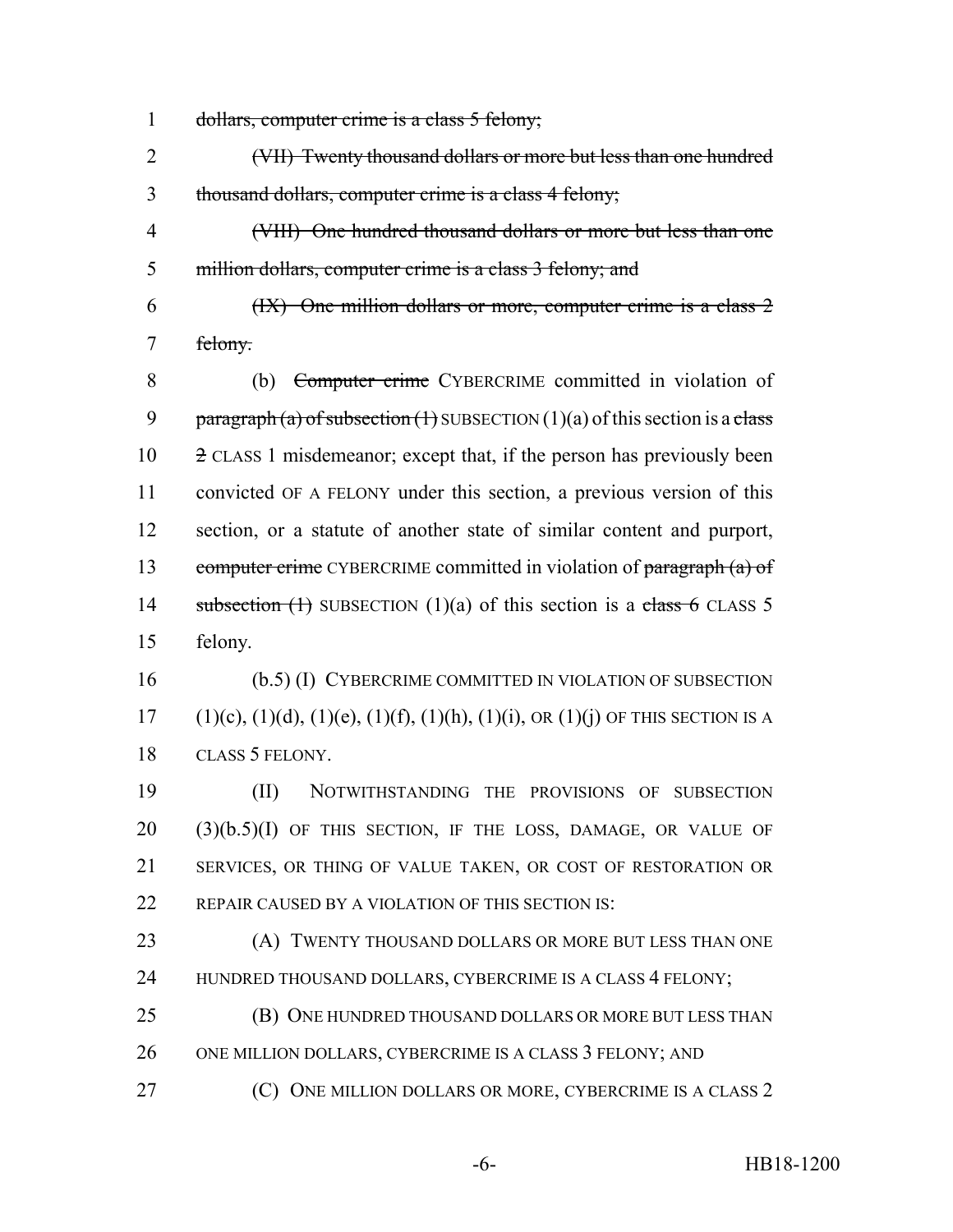FELONY.

2 (c) (I) Computer crime CYBERCRIME committed in violation of 3 paragraph (g) of subsection  $(1)$  SUBSECTION  $(1)(g)$  of this section is a class 1 misdemeanor.

 (II) If computer crime CYBERCRIME is committed to obtain event tickets, each ticket purchased shall constitute a separate offense.

7 (III) Paragraph (g) of subsection  $(1)$  SUBSECTION  $(1)(g)$  of this section shall not prohibit the resale of tickets in a secondary market by a person other than the event sponsor or promoter.

 (d) Consistent with section 18-1-202, a prosecution for a violation 11 of paragraph (g) of subsection (1) SUBSECTION (1)(g) of this section may be tried in the county where the event has been, or will be, held.

 **SECTION 3.** In Colorado Revised Statutes, 16-5-401, **amend**  $14 \qquad (4.5)$ (b) as follows:

 **16-5-401. Limitation for commencing criminal proceedings and juvenile delinquency proceedings.** (4.5) The period within which a prosecution must be commenced begins to run upon discovery of the criminal act or the delinquent act for:

 (b) Computer crime CYBERCRIME, pursuant to article 5.5 of title 20 18; C.R.S.;

 **SECTION 4.** In Colorado Revised Statutes, 16-13-303, **amend** (3)(d) as follows:

 **16-13-303. Class 1 public nuisance.** (3) The following shall be deemed class 1 public nuisances and be subject to forfeiture and distributed as provided in section 16-13-311 (3), and no property rights shall exist in them:

(d) All equipment of any kind, including but not limited to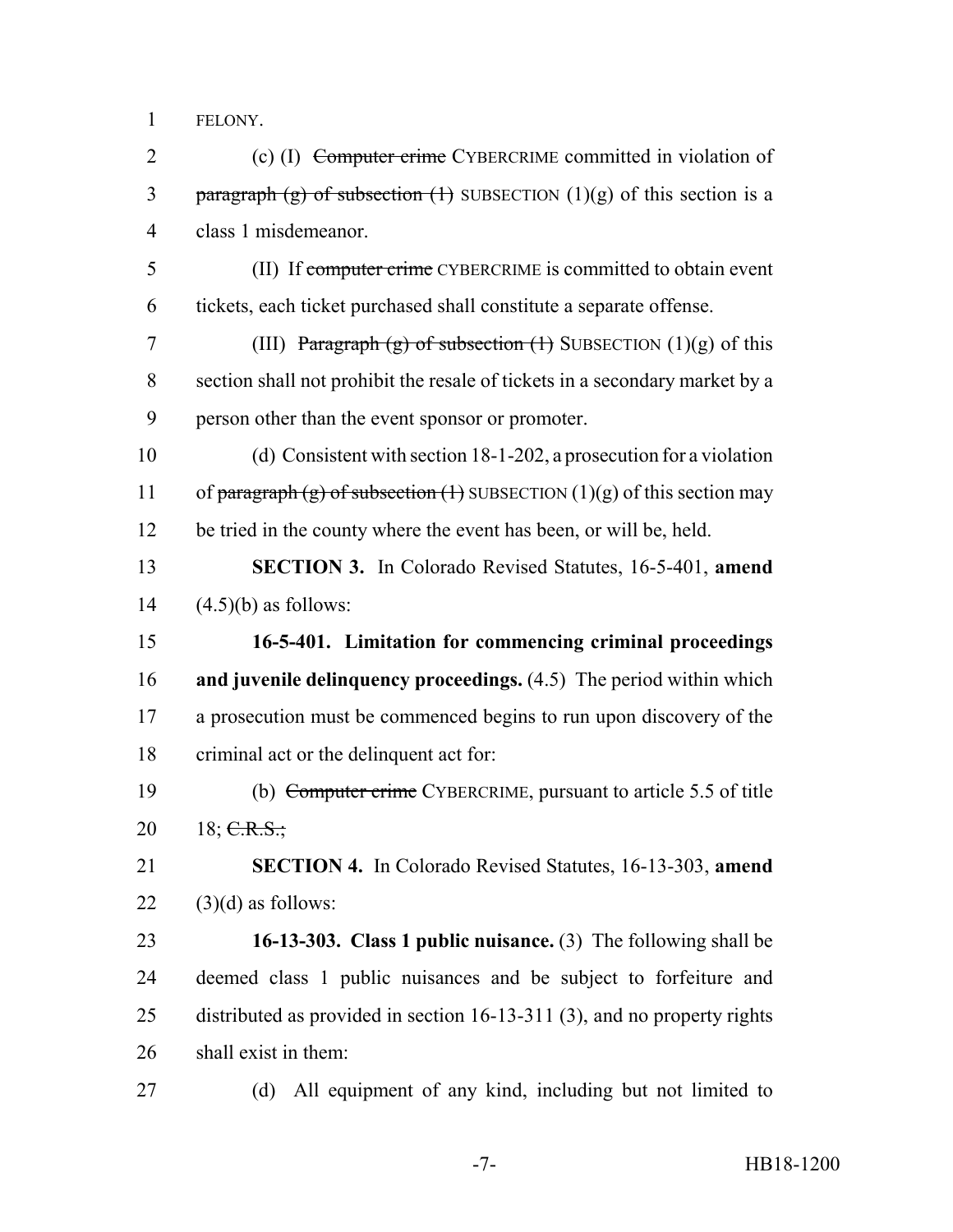| $\mathbf{1}$   | computers and any type of computer hardware, software, or other             |
|----------------|-----------------------------------------------------------------------------|
| $\overline{2}$ | equipment, used in committing sexual exploitation of a child, as described  |
| 3              | in section 18-6-403, C.R.S., or computer crime CYBERCRIME, as described     |
| $\overline{4}$ | in section 18-5.5-102. $C.R.S.$                                             |
| 5              | <b>SECTION 5.</b> In Colorado Revised Statutes, 18-1-202, amend             |
| 6              | $(7)(b)(II)(K)$ as follows:                                                 |
| $\overline{7}$ | 18-1-202. Place of trial - applicability. $(7)$ (b) $(II)$<br>The           |
| 8              | provisions of subsection $(7)(b)(I)$ of this section shall apply to the     |
| 9              | following offenses:                                                         |
| 10             | Computer crime CYBERCRIME, as defined in section<br>(K)                     |
| 11             | $18 - 5.5 - 102$ ;                                                          |
| 12             | <b>SECTION 6.</b> In Colorado Revised Statutes, 18-17-103, amend            |
| 13             | the introductory portion and $(5)(b)(III)$ as follows:                      |
| 14             | 18-17-103. Definitions. As used in this article ARTICLE 17, unless          |
| 15             | the context otherwise requires:                                             |
| 16             | (5) "Racketeering activity" means to commit, to attempt to                  |
| 17             | commit, to conspire to commit, or to solicit, coerce, or intimidate another |
| 18             | person to commit:                                                           |
| 19             | (b) Any violation of the following provisions of the Colorado               |
| 20             | statutes or any criminal act committed in any jurisdiction of the United    |
| 21             | States which, if committed in this state, would be a crime under the        |
| 22             | following provisions of the Colorado statutes:                              |
| 23             | (III) Offenses involving computer crime CYBERCRIME, as defined              |
| 24             | in article 5.5 of this title TITLE 18;                                      |
| 25             | <b>SECTION 7.</b> In Colorado Revised Statutes, 24-33.5-412, amend          |
| 26             | $(8)(a)$ , $(8)(b)$ , and $(8)(c)$ as follows:                              |
| 27             | Functions of bureau - legislative review -<br>24-33.5-412.                  |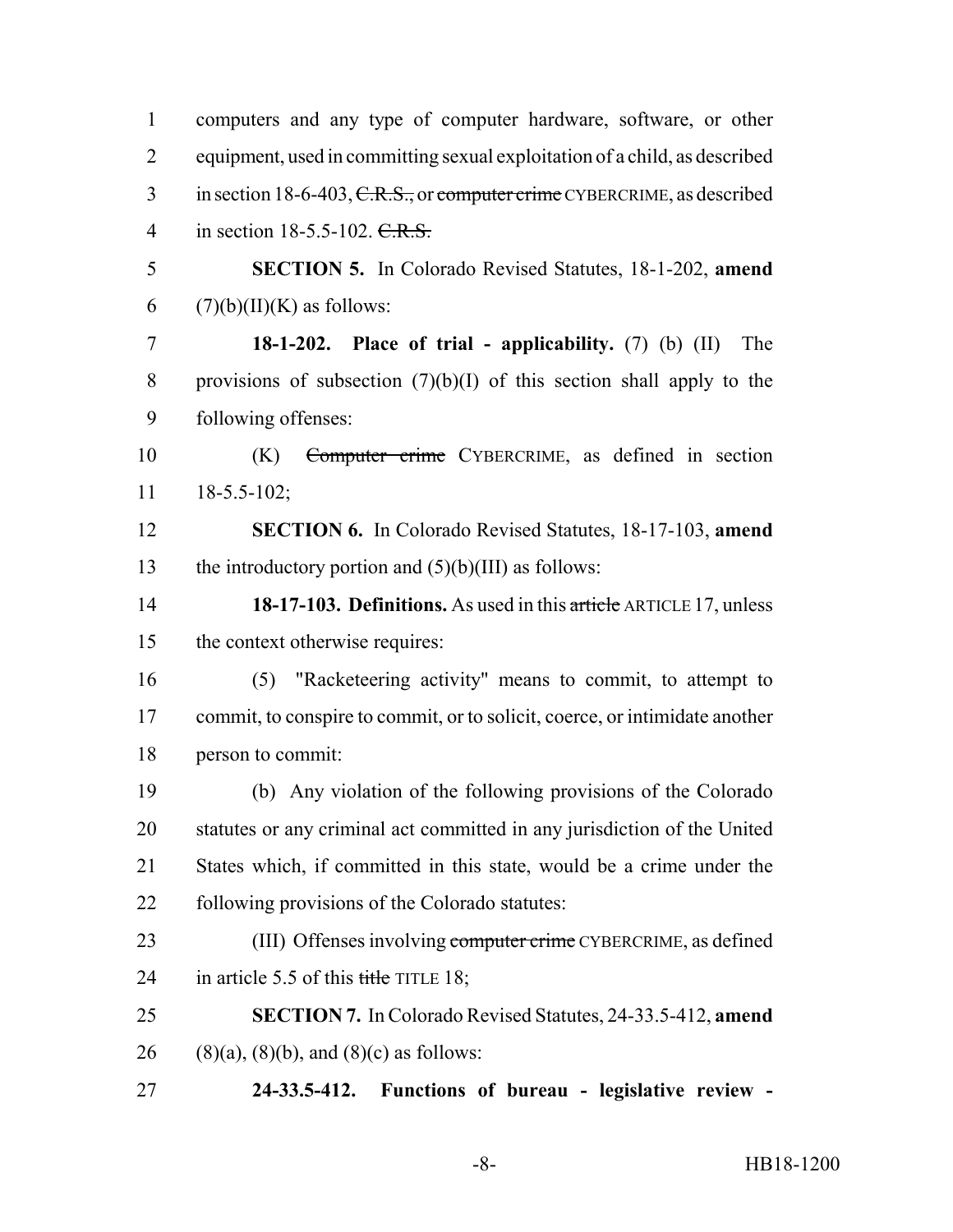**interagency cooperation with reporting functions - processing time for criminal history record checks - computer crime - synthetic cannabinoids enforcement.** (8) (a) The bureau has the authority to 4 conduct criminal investigations relating to computer crime CYBERCRIME 5 violations pursuant to section  $18-5.5-102$ ,  $C.R.S.,$  when violations are reported or investigations requested by law enforcement officials or the governor or when violations are discovered by the bureau. All investigations conducted by the bureau must be in cooperation and coordination with local, state, or federal law enforcement authorities, subject to the provisions of section 24-33.5-410.

 (b) The bureau shall develop and collect information with regard to computer crime CYBERCRIME in an effort to identify, charge, and prosecute criminal offenders and enterprises that unlawfully access and exploit computer systems and networks, impact functionality, and access sensitive data and shall report such information to the appropriate law enforcement organizations. The bureau must also provide awareness 17 training and information concerning cyber-security and security risks to the information technology critical infrastructure industry.

 (c) The bureau shall prepare reports at least annually concerning 20 any activities of computer crime CYBERCRIME in Colorado for use by local or federal law enforcement officials or the governor. The reports are available for public inspection unless the material in the reports is exempt 23 under article 72 of this title TITLE 24.

 **SECTION 8. Potential appropriation.** Pursuant to section 2-2-703, C.R.S., any bill that results in a net increase in periods of imprisonment in state correctional facilities must include an appropriation of money that is sufficient to cover any increased capital construction, any